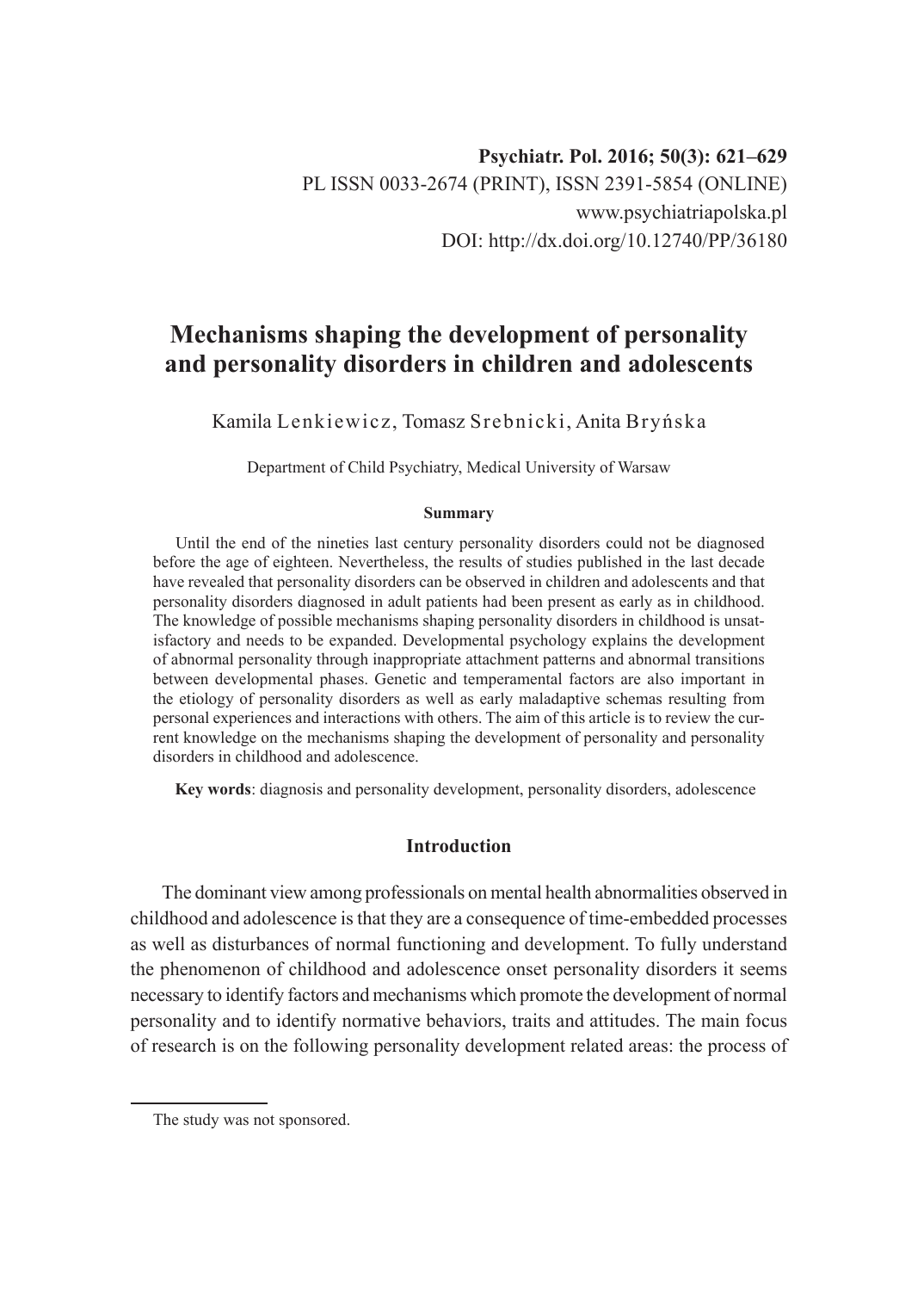human development, the role of temperament and traits as personality characteristics and the role of genetic factors [1, 2]. On the other hand, theoretical constructs which explain mechanisms leading to the development of personality disorders can shed more light on the phenomenon of personality disorders. Firstly, theoretical constructs include risk factor variables. Secondly, they define consistent exploratory models of intrapsychic conditions conducive to personality disorders.

A serious limitation of theoretical construct is paradigm verifiability, which makes the usability and reliability revision possible as late as in the process of therapeutic interventions with already diagnosed patients. Despite the limitations, it seems very important to conceptualize personality disorders risk factors (including biological, environmental, temperamental and trait-based factors) within theoretical models. Such an approach could expand the knowledge on circumstances which lead to the development of personality disorders in the presence of risk factors and to identify variables which built "resilience" despite the presence of risk factors. An important benefit of such a "broader" approach could be the development of prevention strategies in the case risk factors: (1) have already taken place (e.g. massive rejection); (2) cannot be removed (e.g. temperamental traits); (3) represent hard to modify environmental pattern of functioning.

Therapeutic models developed for adult patients with personality disorders, which take childhood experiences into account could be of great help for the understanding of mechanisms of abnormal personality development in childhood and adolescence. One of the most often commented and studied approaches to the treatment of adult personality disorders is Young's Schema Therapy [3] which takes into account the role of early maladaptive schemas. In the light of studies on the effectiveness of this approach [4] hypotheses are formulated about mechanisms shaping the development of personality within this framework.

### **The development of an individual and personality**

There is a lot of controversy over the age when one can talk about personality in children and youth. Although some researchers point out incompleteness and instability of adolescent personality, a number of studies have revealed the time stability of characteristic traits (from at least the age of 3) as well as flexibility of personality development restricted by temperament and environmental influence. It has been noticed, that traits present in childhood intensify later in development e.g. shy and withdrawn children are more prone to anxious attitudes and symptoms accompanied by avoidant strategies in adolescence [1]. The approach which suggests the continuity of traits is consistent with Costa and McCrae's Five Factor Model of Personality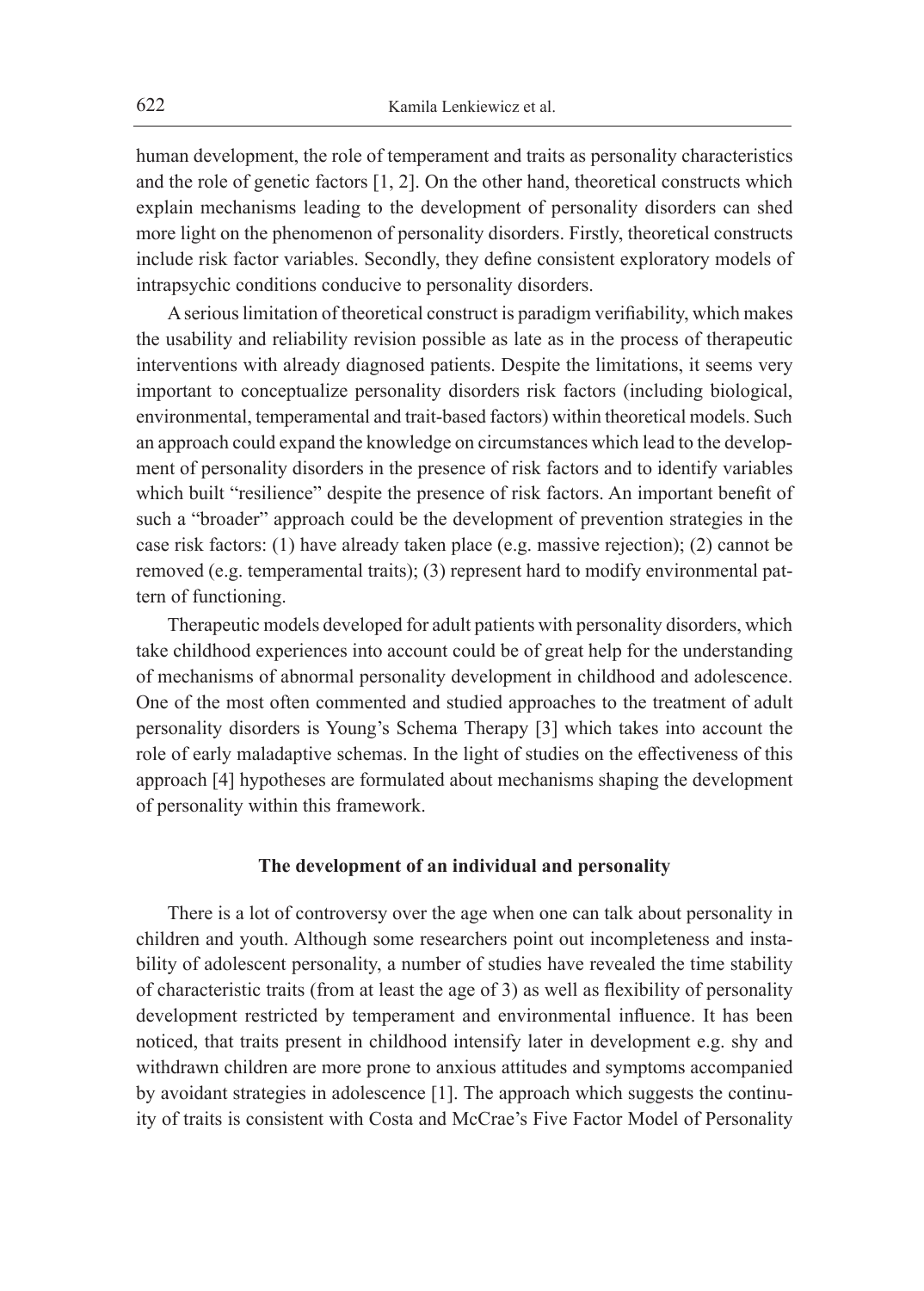(FFM) [5] which is one of the most commonly used theoretical models in studies on personality. On the other hand, the model is contrary to psychoanalytical model, which defines adolescent development within intrapsychic conflicts framework reflected in interpersonal conflicts, mood swings and erroneous evaluation of identity. Lack of intrapsychic conflicts is equal with abnormal personality development [1, 6, 7].

The question about a relationship between abnormal course of developmental processes and personality disorders in children and adolescents is justified. The quality of developmental processes determines the functioning of an individual in many domains: motivation, adaptation and self-experience in relationships [6–8]. An emphasis is made on a disadvantageous influence of inappropriate transition from one developmental phase to another, lack of skills appropriate for the specific phase, unfavorable solution of internal conflicts and improper attachment patterns.

The motivational domain stems from Freud's classical works [9] and applies to the evaluation of the motives of an individual and the extent to which the motives are recognized. According to psychoanalytical model the norm can be defined as a satisfying compromise between demands and desires whereas lack of the norm means dominance of one of the above-mentioned truths. One of the first to emphasize the role of motivation and conflict in the process of development was Anna Freud [10], who pointed to difficulties experienced by an adolescent in sexual domain which enforces the development of new forms of experiencing of self and others as well as new ways of regulation of drives and impulses. The way an individual handles the conflict will be crucial for the future structure of personality.

The domain of adaptation processes is defined in cognitive-emotional categories. The key cognitive processes for future potential deficits in interpersonal domain and self-esteem include: the level of abstract thinking, information integration skills and meta-cognitive skills. Normal development of emotional processes takes place if an individual is able to accept ambivalent emotions towards the object and gradually increases self-regulation and control skills of own emotional states. Differences in the level of emotional stability are one of the main fields of interest in studies on the intensity of personality disorders [1].

The experience to the self in interactions with others is mainly regulated by the development of identity crystallized in the process of individuation as well as in the process of development of a coherent and lasting picture of the self, self-perception as well as own values and ideals. The lack of such model in childhood and adolescence is considered to have a negative impact on the structure of personality later in life while the presence of an appropriate model determines the development of a satisfying level of intimacy and well being in middle age [1, 6–8]. Identity disorders described in studies include the tendency towards definition of the self within one role or label,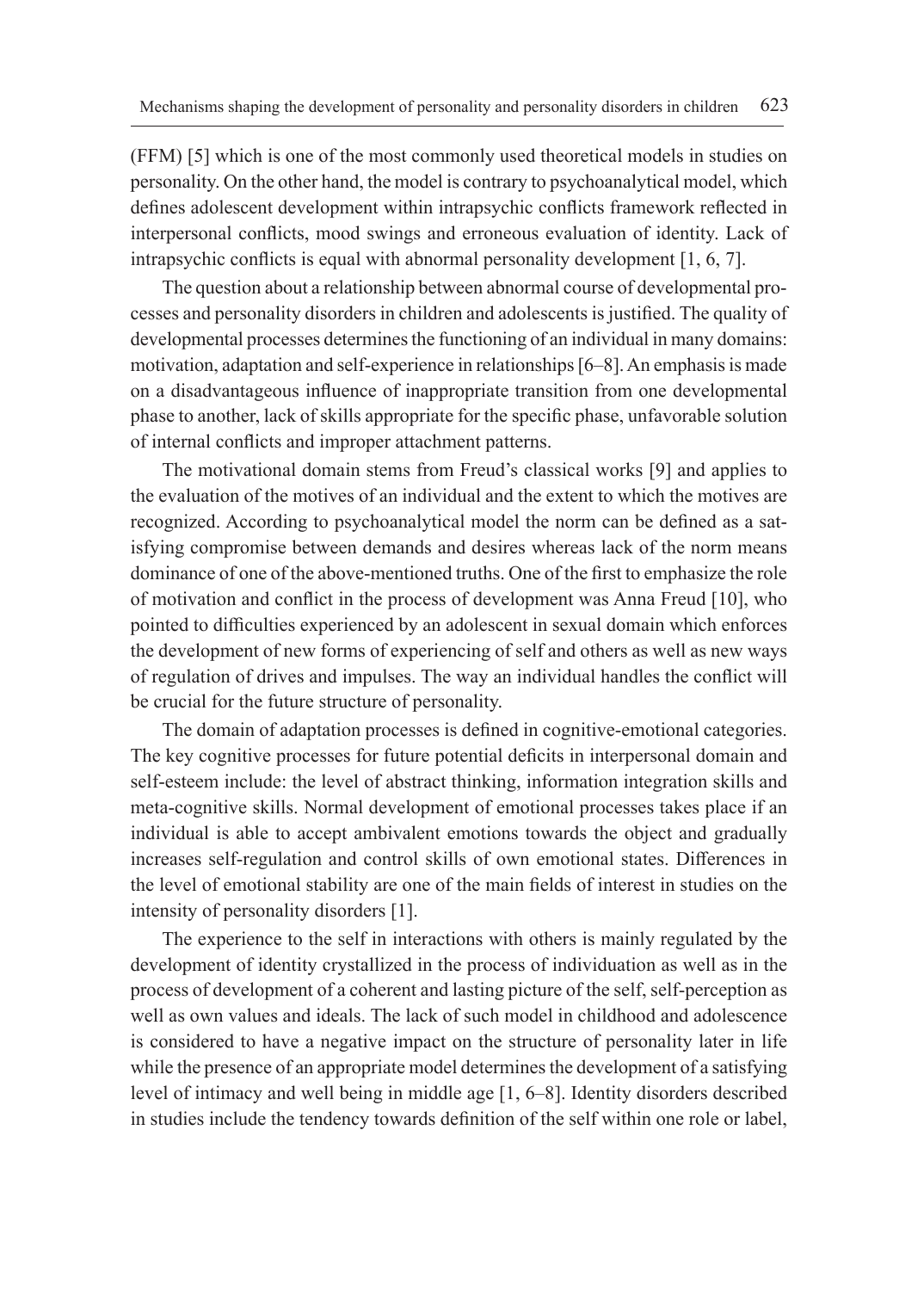subjective sense of inconsistency, role engagement avoidance and propensity to experience contradictory emotions and actions [1].

## **The role of genetic factors**

The problem of personality disorders in childhood and adolescence is relatively new. Consequently, the number of studies on genetic factors in personality disorder is insufficient for definite conclusion to be drawn [11]. In studies on 112 mono – and dizygotic twins aged 4–15 the heritability index for personality disorders was 0.75 (from 0.81 for dependent and schizotypic personality to 0.5 for paranoid and passive aggressive personality). In the study conducted by Jang et al. [12] on antisocial personality the heritability index was 0.58. In the study conducted by Cadoret et al. [13] the index for antisocial personality ranged from 0.27 to 0.78. The results of available studies suggest that the heritability index for personality disorders in children and youth can be even greater than in adults, which justifies the role of genetic factors in personality disorders.

### **The influence of temperament on developing personality structure**

The studies on the relationship between temperament and personality are carried out mainly on adults, which limits, to some extent, the feasibility of concluding about the influence of temperament on developing personality structure [14, 15]. Temperament is defined as a time-stable individual set of traits which determine behavioral patterns and which is related to inborn neurobiological mechanisms. Temperament is revealed in early years of life and is prone to change in the course of development (e.g. puberty) and environmental factors. In the summary of current models of temperament, Mervielde et al. [15] pointed to four most common groups: emotional stability, extraversion, persistence and activity (activity level), what justifies the link between temperament and personality within Five-Factor Model of Personality [5]. In the light of available research it can be concluded that the temperament is a precursor of the structure of personality as well as personality disorders [16, 17].

### **Traits as personality characteristics**

The results of many studies suggest that personality disorders are not separate categories but more a representation of extreme variants of normal personality dimensions [2], what justifies the use of the Five-Factor Model of Personality [5] as a base when defining abnormal development of personality in childhood and adolescence.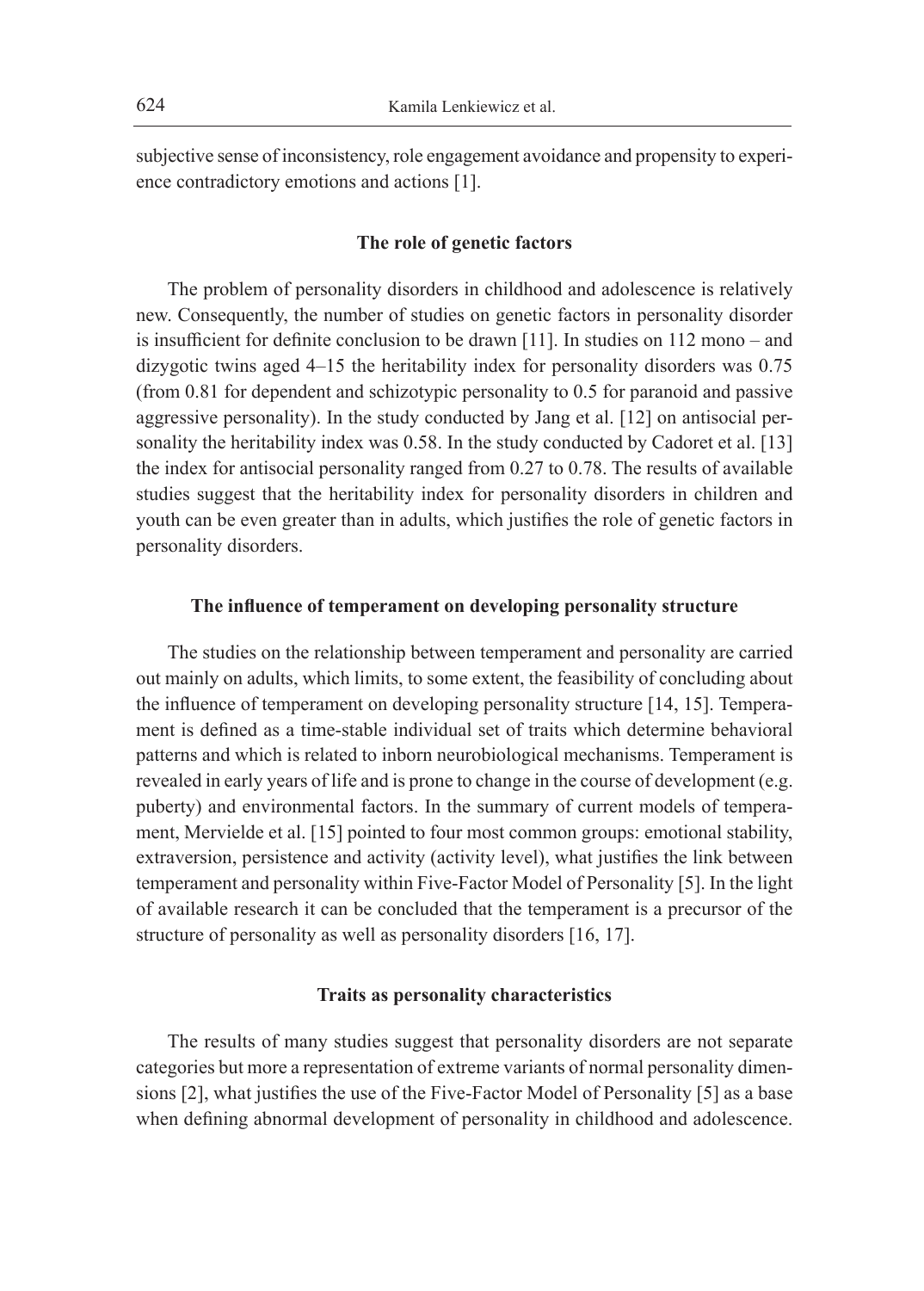Five factors crucial for personality structure i.e. extraversion (vs. introversion), emotional stability (vs. neuroticism), openness to experience, agreeableness (vs. antagonism) and conscientiousness (vs. undirectedness) are not considered stable in the process of human development [7, 8, 14, 16–19]. What is more, the dominant opinion is that the aforementioned factors are biological and determining for human. The results of genetic studies indicate that heritability of FFM factors is  $0.5 \pm 0.1$ [16]. Clinical observations show that early temperamental traits such as openness, activity and emotionality are subject to change in adolescence and progress towards extraversion and neuroticism dimensions, with mild changes in intensity over time [7]. It is acknowledged that structure of personality in children is less integrated compared to adults and consists of more dimensions, as at least two factors make up the dimensions of extraversion (openness and activity) and neuroticism (fear and irritability). The observations confirm the assumption about temperamental etiology of extraversion and neuroticism.

McAdam and Pals' [20] theory is another interesting attempt to understand the mechanisms shaping the development of personality, which separates three domains of personality. The first domain – dispositional traits (which are also reflected in Five-Factor Model of Personality) – includes general tendencies towards behavior and perception of emotions stable in time across different situations. The second domain – characteristic adaptations – embraces wide range of adaptation skills such as cognitive representations and stress coping strategies (including problem-solving or problem-avoidance approach). Cognitive representations are shaped through life experiences, especially relationships with important others with an emphasis on type and quality of these relationships. In personality disorders, cognitive representations are manifested by distorted perceptions of the self, others and the world (e.g. grandiosity or perceiving others as harming). The third domain – self-defining narratives *–* develops continually across life experiences. Most common problems characteristic for personality disorders are related to inability to include negative and harmful experiences in positive narrations or difficulties in creating coherent life-history. Each domain influences and complements others. In case of children and adolescents two first domains can be taken into consideration as the self-defining narratives appear later and are a derivative of abstract thinking development.

Despite the usability and verifiability of all models of personality described earlier, it seems very important to identify the variables which have either positive or negative impact on the development of temperamental traits as well as those which promote functional or dysfunctional personality dimensions.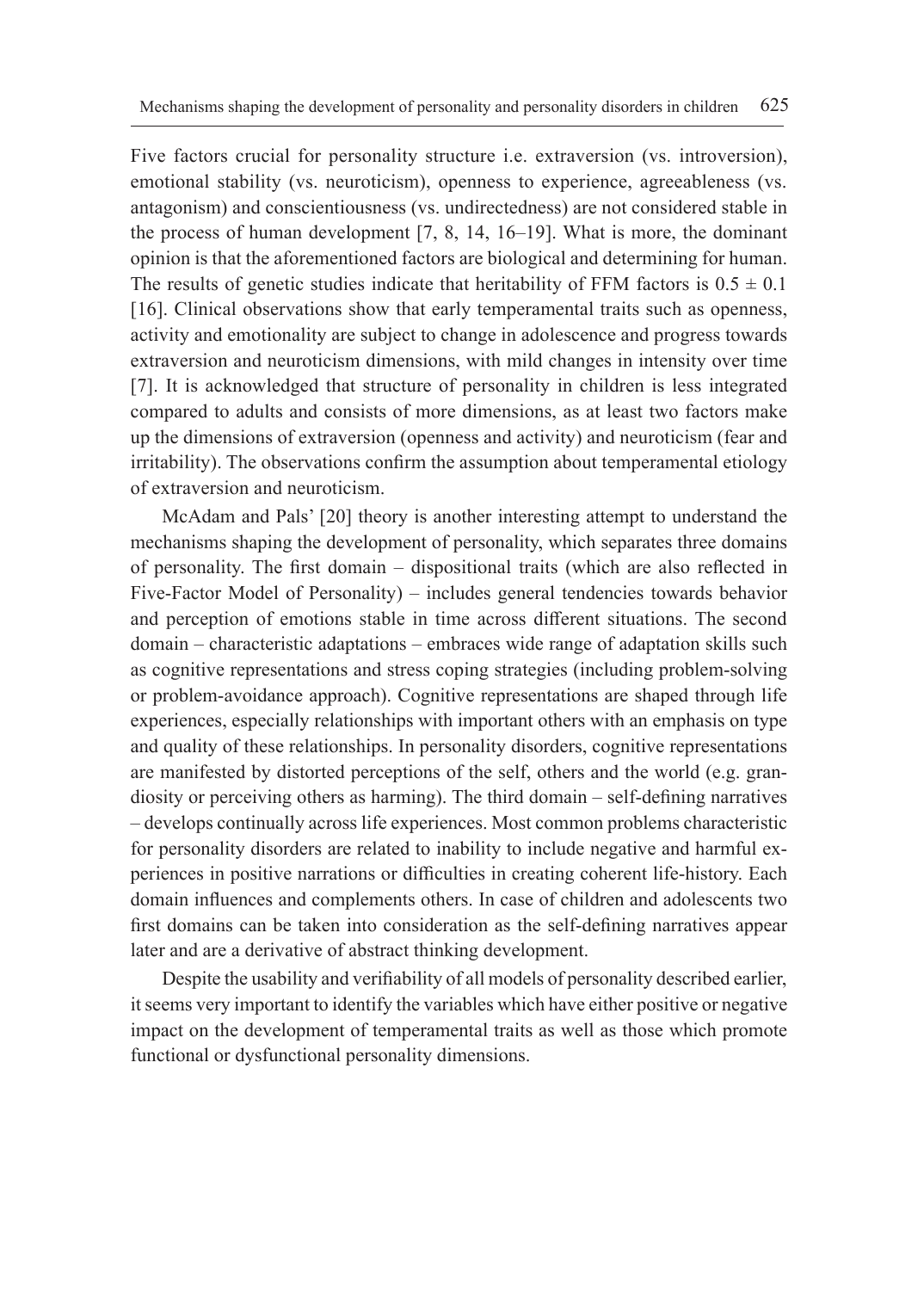## **The role of early cognitive schemas**

In the discussion of development of personality in children and adolescence, a very important question is whether dysfunctional patterns of behavior are actual personality traits or more a reflection of temperamental traits which transform into personality disorders as a consequence of interaction with unfavorable environmental factors. Kagan et al. [21], in the study on infants, have pointed to the following traits of temperament as stable and consolidating over time: lability vs. stability; dysthymia vs. optimism; uneasiness vs. easiness; obsessiveness vs. absent-mindedness; passivity vs. aggression; irritability vs. openness and shyness vs. sociability. The role of disadvantageous interactions between temperamental and environmental factors should be considered in the context of a theoretical approach which lists the deprivation of basic, universal needs as the most important causative mechanism in personality disorders. Young et al. [3] have specified five basic emotional needs: (1) secure attachment; (2) autonomy, competence and identity; (3) free expression of needs and emotions; (4) play and spontaneity; (5) realistic limits and self-control. The deprivation of basic needs (e.g. as a consequence of destructive interactions between temperamental traits and environment) may result in early maladaptive schemas. Schema is defined as a specific pattern of thoughts, feelings and behaviors which is revealed in interactions with others and developed for the whole life.

The important issue is whether the behavioral patterns observed in children are useful coping behaviors against depriving environment which may later develop into personality disorders? If the assumption was confirmed, the risk of personality disorders could be decreased by the removal or reduction of environmental factors or by therapeutic interventions aimed at the satisfaction of basic needs. Young [3] suggests four types of experiences (not always traumatic) which may lead to the development of maladaptive schemas: (1) toxic frustration of needs; (2) traumatisation or victimization; (3) "too much of a good thing" (defined as excessive satisfaction of basic needs which may result in the development of entitlement/grandiosity schema); (4) internalization of or identification with important others. The construction of valid and reliable research methods assessing types of critical experiences would be very useful for the development of adequate models of intervention.

The stability of personality traits is an important argument for the better understanding of mechanisms which can lead to the development of stable and maladaptive patterns of functioning characteristic for abnormal development of personality and personality disorders. The categorical approach represented in classification systems [22] has many limitations in respect of children and adolescents. According to Young and Gluhoski [23] behavioral patterns characteristic for personality disorders are, in fact, reactions to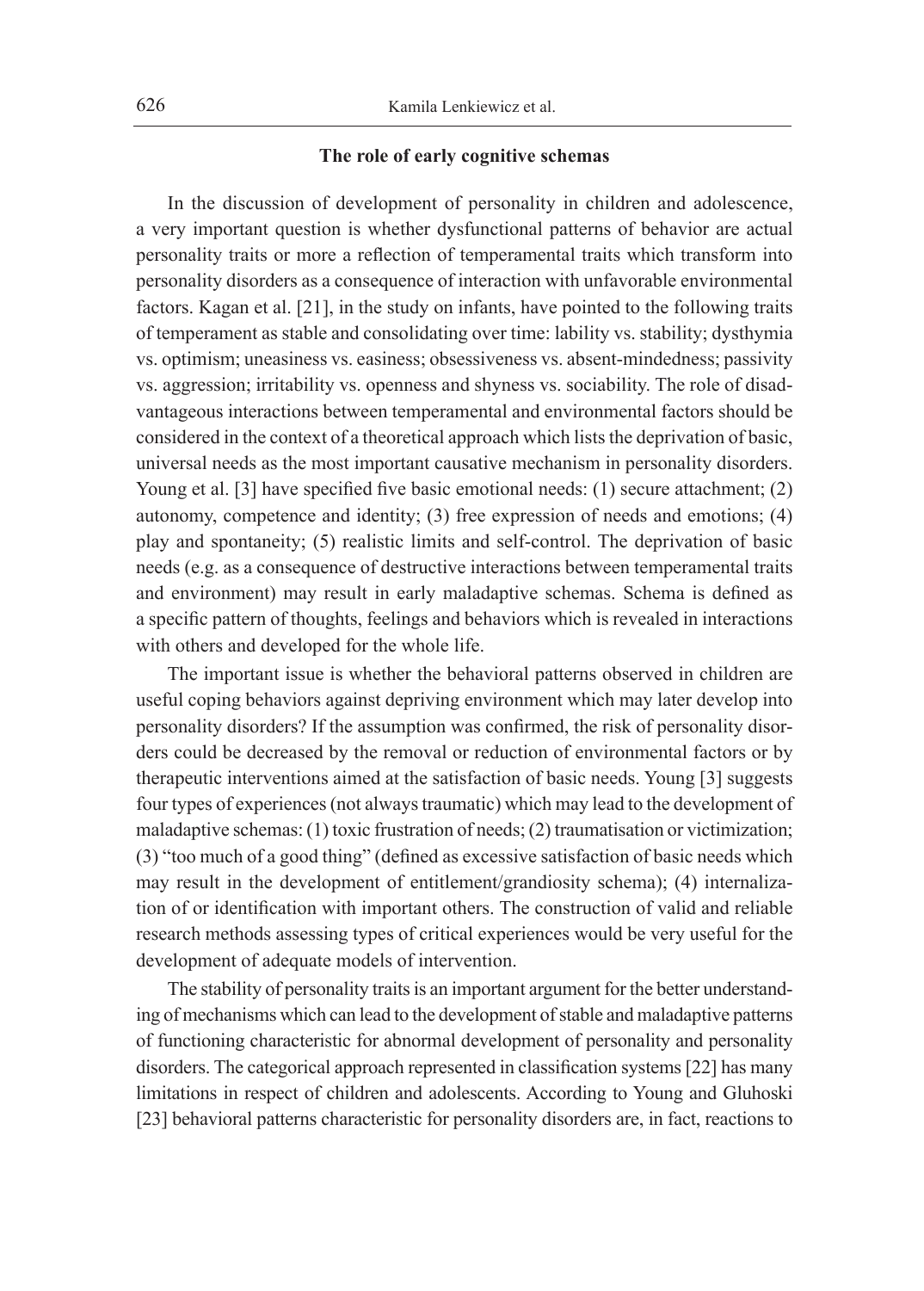maladaptive schemas, which are the core problem. Such an approach helps to understand the phenomenon of personality disorders both "from the outside" (coping styles) and "from the inside" (maladaptive schema). The presence of the following schemas most likely implies the presence of personality problems: abandonment/instability; mistrust/ abuse; emotional deprivation and defectiveness/shame. All schemas are complemented by coping styles which include avoidance, conformity and overcompensation.

### **Recapitulation**

Abnormal development of the structure of personality in childhood and adolescence manifested in distorted cognitions, actions, emotions and interpersonal patterns may delay or hinder satisfying functioning as an adult. Abnormal patterns of functioning may consolidate and become an integrated part of personality. In the light of results of the current studies, the presence of adolescent personality disorders is not a transient phenomenon and it persists into adulthood. All authors point to stability and persistence of traits, independent of theoretical model. Although the presence of traits, attitudes and behaviors characteristic for developmental stage may raise concern in the diagnostic process, it may not by directly linked to abnormal development of personality. The diagnosis of personality disorders in childhood and adolescence should be associated with an introduction of adequate treatment methods, especially due to high "sensitivity" and susceptibility to change in the result of environmental interventions (including therapeutic ones) characteristic for this stage of life. The circumstances which lead to the development of personality disorder in children and adolescents should be understood better, assuming that even in the presence of extremely unfavorable constellation of temperamental and personality traits not always means personality disorder. It is also worth discussing whether the studies of child and adolescent personality disorders should take into account theoretical constructs which concentrate on interpersonal domain as a basis for the diagnosis of personality problems or rely more on diagnostic criteria listed in classification systems.

## **References**

- 1. Westen D, Shedler J. *A prototype matching approach to diagnosing personality disorders: toward DSM-V*. J. Pers. Disord. 2000; 14: 109–126.
- 2. Bornovalova MA, Hicks BM, Iacono WG, Mcgue M. *Stability, change, and heritability of borderline personality disorder traits from adolescence to adulthood: A longitudinal twin study*. Dev. Psychopathol. 2009; 21: 1335–1353.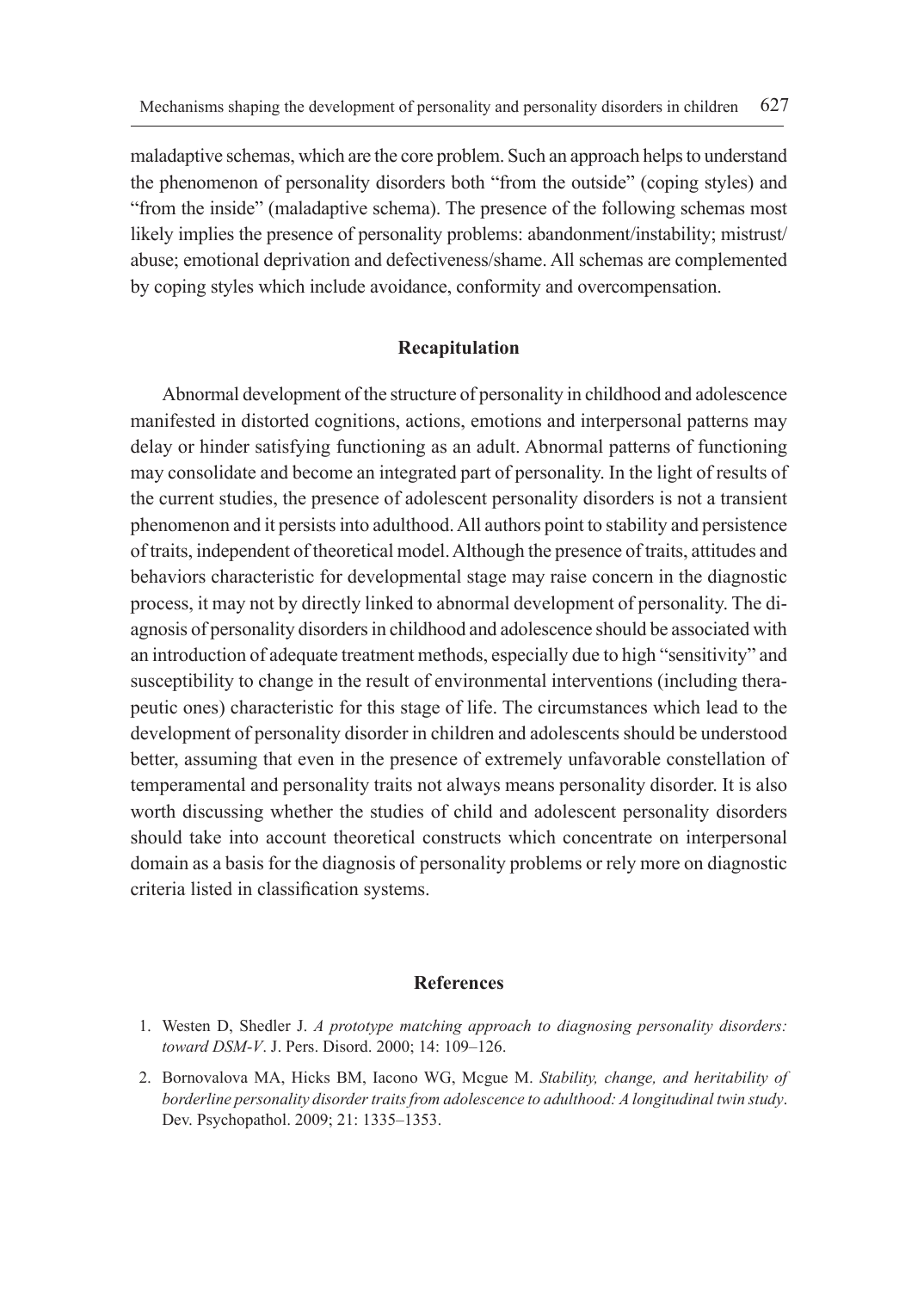- 3. Young EY, Klosko JS, Weishaar ME. *Schema therapy: A practitioner's guide*. New York, London: Guilford Press; 2003.
- 4. Giesen-Bloo J, van Dyck R, Spinhoven P. *Outpatient psychotherapy for borderline personality disorder: randomized trial of schema-focused therapy vs transference-focused psychotherapy*. Arch. Gen. Psychiatry 2006; 63: 649–658.
- 5. Costa PT, McCrae RR. *Podręcznik dla profesjonalistów. Inwentarz Osobowości NEO Wersja Zrewidowana (NEO PI\_R) oraz Pięcioczynnikowy Inwentarz NEO (NEO – FFI).* Warsaw: Psychological Test Laboratory of the PPA; 2010.
- 6. Gałdowa A. *Klasyczne i współczesne koncepcje osobowości*. Krakow: Jagiellonian University Press; 1999.
- 7. Pervin LA, John OP. *Osobowość. Teoria i badania*. Krakow: Jagiellonian University Press; 2002.
- 8. Gasiul H. *Psychologia osobowości. Nurty, teoria, koncepcje*. Warsaw: Difin; 2006.
- 9. Freud S. *Wstęp do psychoanalizy*. Warsaw: Polish Scientific Publishers PWN; 1997.
- 10. Freud A. *Ego i mechanizmy obronne*. Warsaw: Polish Scientific Publishers PWN; 2004.
- 11. Coolige FL, Thede LL, Jang KL. *Heritability of personality disorders in childhood: A preliminary investigation*. J. Pers. Disord. 2001; 15: 33–40.
- 12. Jang KL, Livesley WJ, Vernon PA, Jackson DN. *Heritability of personality disorder traits: a twin study*. Acta Psychiatr. Scand. 1996; 94: 438–444.
- 13. Cadoret RJ, Leve LD, Devor E. *Genetics of aggressive and violent behavior*. Psychiatr. Clin. North Am. 1997; 20: 301–322.
- 14. Shiner RL. *The development of personality disorders: Perspectives from normal personality development in childhood and adolescence*. Dev. Psychopathol. 2009; 21: 715–734.
- 15. Mervielde I, De Clercq B, De Fruyt F, Van Leeuwen K. *Temperament, personality, and developmental psychopathology as childhood antecedents of personality disorders*. J. Pers. Disord. 2005; 19: 171–201.
- 16. Caspi A, Roberts BW, Shiner RL. *Personality development: stability and change*. Ann. Rev. Psychol. 2005; 56: 453–484.
- 17. Widiger TA, De Clercq B, De Fruyt F. *Childhood antecedents of personality disorder: A alternative perspective*. Dev. Psychopathol. 2009; 21: 771–791.
- 18. Westen D, Shedler J, Durrett C, Glass S, Martens A. *Personality diagnoses in adolescence: DSM-IV Axis II diagnoses and an empirically derived alternative*. Am. J. Psychiatry 2003; 160: 952–966.
- 19. John OP, Caspi A, Rohins RW, Moffitt TE, Stouthamer-Loeber M. *The "Little Five": exploring the nomologieal network of the Five-Factor Model of Personality in adolescent boys*. Child Dev. 1994; 65: 160–178.
- 20. McAdams DP, Pals JL. *The development of personality disorders: Perspectives from normal personality development in childhood and adolescence*. Am. Psychol. 2006; 61: 204–217.
- 21. Kagan, J, Reznick JS, Snidman, N. *Biological bases of childhood shyness*. Science 1998; 240: 167–171